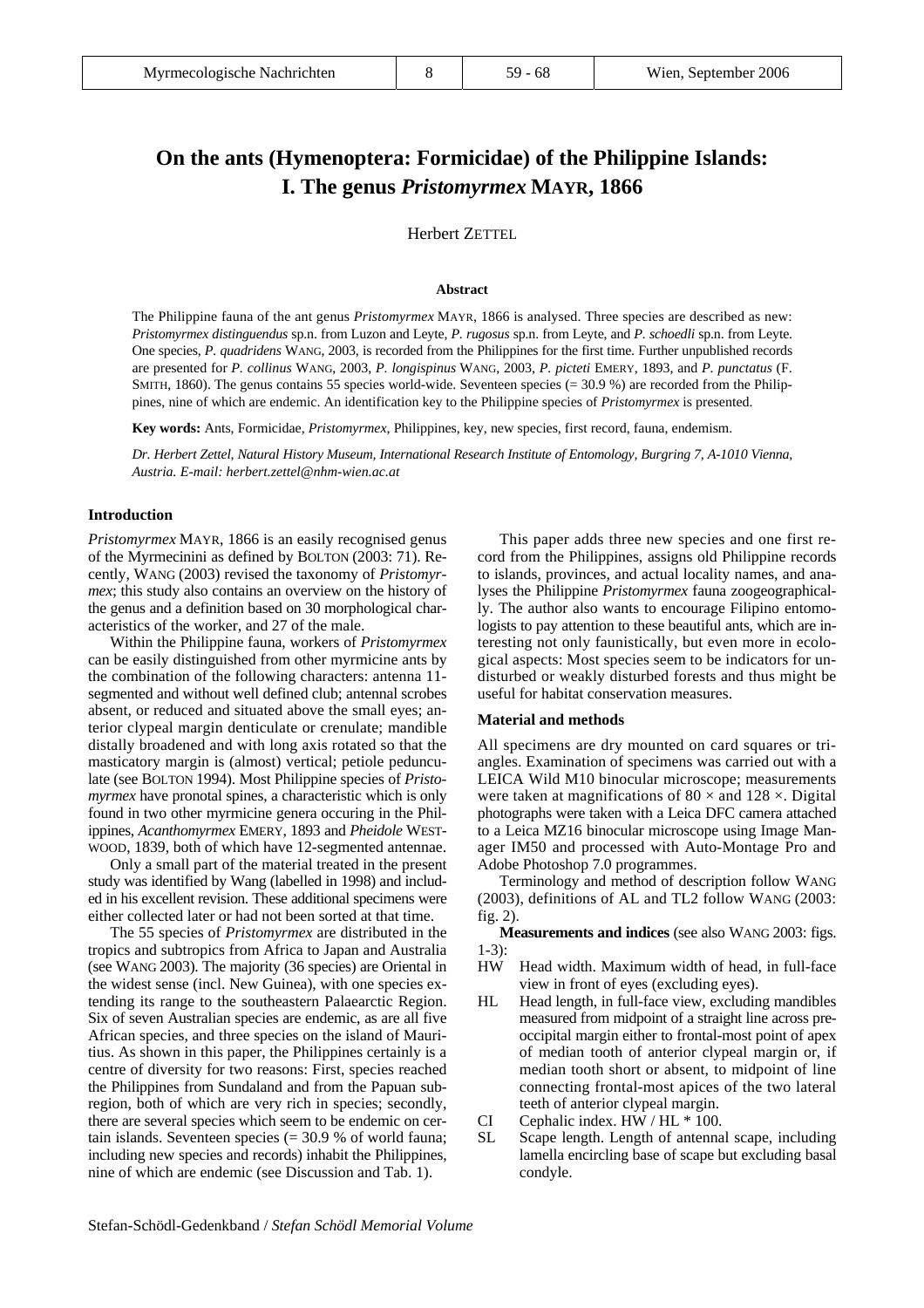- SI Scape index. SL / HW  $*$  100.
- PW Pronotal width. Maximum width of pronotum in dorsal view.
- AL Alitrunk length. Diagonal length of alitrunk in lateral view, from frontal-most point of declivous area of pronotum to posterior-most point of apex of metapleural lobe.
- EL Eye length. Maximum length of eye.
- TL Total length =  $TL1 + TL2 + TL3$ . TL1: Line measured from apex of closed mandibles to midpoint of a straight line across occipital margin, in full-face view. TL2: Straight line from declivous area of pronotum to point at which posterior margin of postpetiole meets uppermost point of articulation of gaster. TL3: Line from anterior-uppermost point of articulation to apex of gaster.
- PSL1 Pronotal spine length. Straight distance from anterior base to apex of pronotal spine.
- PSL2 Propodeal spine length. Straight distance from posterior base to apex of propodeal spine.
- PPI Postpetiole index. PPW / PPL \* 100. PPW: maximum width of postpetiole in dorsal view. PPL: dorso-median length of postpetiole.

All measurements are taken in millimetres. For paratypes the minimum and maximum values are presented; n refers to the number of specimens measured.

**Locality data** are arranged zoogeographically, within the Philippines the sequence follows the regions and subregions listed by ONG & al. (2002) (see also Tab. 1). Data are presented in the following order: (1) for Material examined: "island, province, locality" for large islands consisting of several administrative provinces, or "island, locality" for small island identical with or part of one province. (2) for Previous records: "island: province (locality / -ies)" for large islands consisting of several administrative provinces, or "island (locality)" for small island identical with or part of one province. #-numbers are sample (locality) numbers, but do not always refer to nest series.

## **Acronyms of repositories:**

- CZW Coll. H. & S.V. Zettel, Vienna, Austria
- NHMW Natural History Museum, Vienna, Austria
- UPLB University of the Philippines, Los Baños, Philippines
- USC University of San Carlos (Entomological Collection), Cebu City, Philippines

**Diagnoses** of species are given for the purpose of distinguishing the Philippine species from each other. Specimens of some endemic species have not been available for study, although the author asked for permission to study some paratype specimens. In such cases the diagnoses are based on the descriptions and diagnoses by WANG (2003), and photographs of type specimens presented by ALPERT & al. (2006) were used to confirm some characteristics.

## **Treatment of species**

The species are discussed in alphabetical order. According to WANG (2003), *P*. *divisus*, *P. pulcher*, and *P*. *punctatus*  belong to the *P*. *punctatus* species group; *P*. *simplex* to the *P*. *levigatus* species group; *P*. *picteti* to the *P*. *umbripennis*  species group; and all remaining species (including the new species) to the *P*. *quadridens* species group. Some species group characteristics used by WANG (2003) are difficult to recognize or to evaluate (e.g., dentation of mandibles, palp formula, lamella of scape). Although the grouping is obviously useful for a phylogeny of the genus, it is less helpful for this faunal survey. Instead, a key primarily based on more easily recognizable characteristics is presented.

## *Pristomyrmex bicolor* **EMERY, 1900**

**Material examined:** Luzon: Laguna Pr., Mt. Banahaw, above Kinabuhayan, trail to Crystalino, 24.XI.1995, leg. J. Kodada & R. Rigová, det. Wang M., 1 ∑ (NHMW).

**Diagnosis of worker:** TL 4.5 - 6.2 mm. Clypeus dorsally with strong median carina, ventrally variably modified, but always without distinct central tooth. Masticatory margin of mandible with diastema. Dorsum of head rugoreticulate, of alitrunk smooth. Pronotal spines very long  $(PSL1 > 0.35, usually > 0.40)$ , much longer than propodeal spines. First gastral tergite without setae.

**Previous records from the Philippines:** Palawan (Binaluan) [types of *P. taurus*] (STITZ 1925); Luzon: Laguna (Mt. Banahaw) (WANG 2003).

**General distribution:** Malay Peninsula, Java, Borneo, Philippines (WANG 2003).

**Notes:** The worker from Mt. Banahaw is the single specimen of *P. bicolor* known from east of the Wallace' and Dickerson's Lines, which delimit the Pleistocenic Sunda Shelf area to the east. It differs from other material examined (including a syntype of *P. bicolor*) in a completely smooth pronotum and agrees in that characteristic with the type of *P. taurus* STITZ, 1925 from Palawan (synonymy and discussion see WANG 2003: p. 425); also see discussion.

## *Pristomyrmex brevispinosus* **EMERY, 1887**

No material from the Philippines examined.

**Diagnosis of worker:** TL 3.0 - 4.3 mm. Clypeus dorsally with median carina, ventrally with distinct central tooth. Masticatory margin of mandible with diastema. Dorsum of head (at least behind eyes) and alitrunk rugoreticulate. Pronotal spines tooth-like (PSL1 0.06 - 0.12) subequal in length or slightly shorter than propodeal spines. First gastral tergite without setae.

**Previous records from the Philippines:** Mindanao: Bukidnon (Malaybalay) (WANG 2003).

**General distribution:** Japan (YAMANE & TERAYAMA 1999); Taiwan, Thailand, Malay Peninsula, Sumatra, Borneo, Philippines, Sulawesi (WANG 2003).

### *Pristomyrmex collinus* **WANG, 2003**

**Material examined:** Luzon: Laguna Pr., Los Baños, Mt. Makiling, 13. - 18.XI.1992, leg. H. Zettel (# 1), det. Wang M., 1  $\phi$  (CZW); Laguna Pr., Los Baños, Mt. Makiling, Mud Spring, 23. - 24.I.1999, leg. H. Zettel (# 167), 1 ŏ (CZW); Laguna Pr., Mt. Banahaw, above Kinabuhayan, trail to Crystalino, 24.XI.1995, leg. J. Kodada & R. Rigová, det. Wang M., 3 ∑∑ (NHMW); Camarines Sur Pr., Lake Buhi area, nr. Itbog, Twin Falls, 22.III.1998, leg. H. Zettel (# 164), 3 ∑∑ (CZW); Tablas: San Agustin, Dubduban, Busai Falls, 23. - 25.XI.1994, leg. H. Zettel (# 70), det. Wang M., 1  $\phi$  (CZW); Mindanao: Surigao del Norte Pr., 40 km S Surigao, Songkoy Spring, 8.II.2000, leg. S. Schödl  $(# 11)$ , 1  $\delta$  (NHMW).

**Diagnosis of worker:** TL 3.3 - 3.9 mm. HW 0.77 - 0.94. Clypeus ventrally with central tooth. Antennal scrobe absent. Masticatory margin of mandible with diastema. Dorsum of head and alitrunk smooth and punctate, with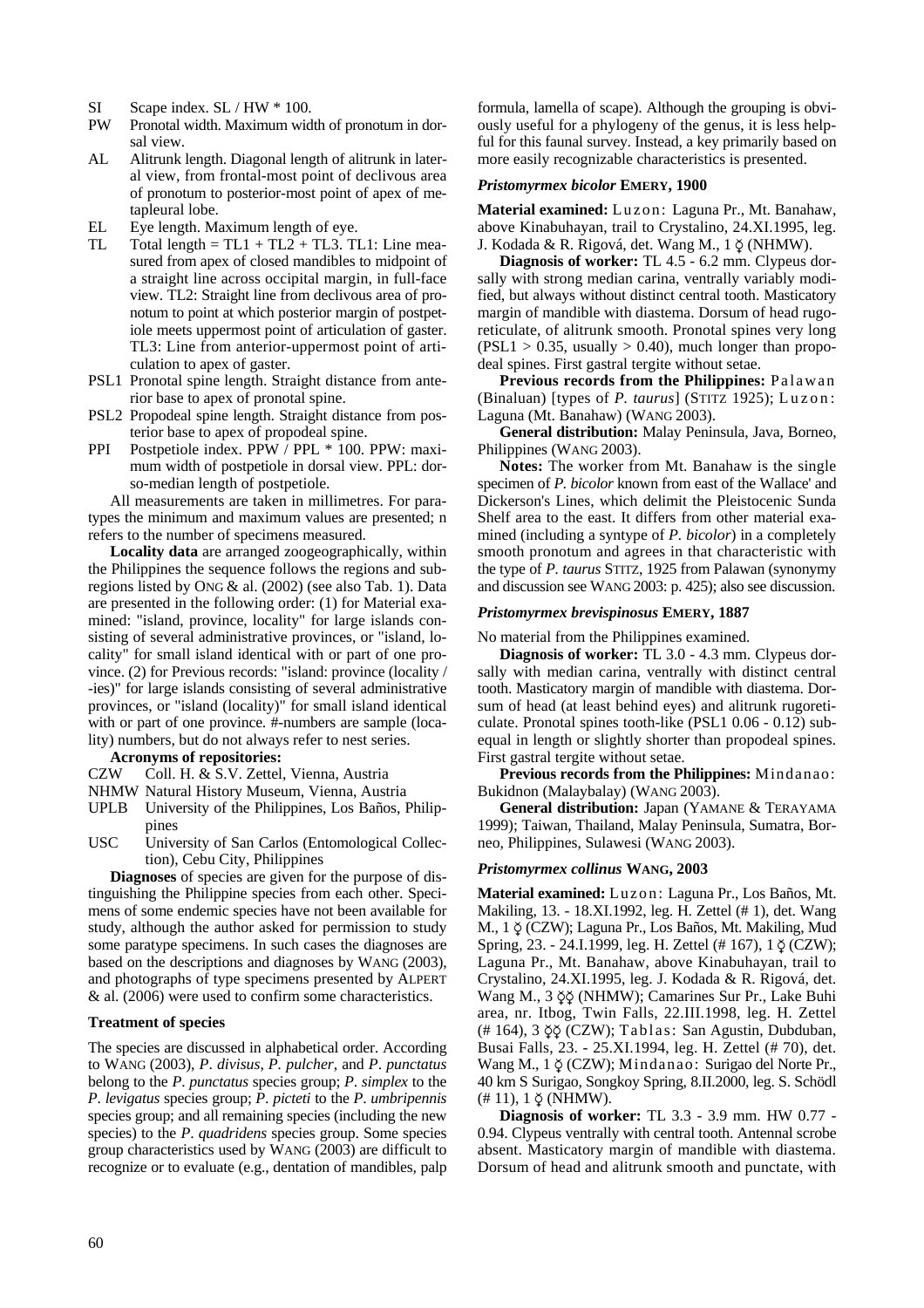

Figs. 1 - 2: *Pristomyrmex distinguendus* sp.n. (1) Head, full face view; (2) habitus, lateral view.

sparse, relatively short setae. Pronotal spines tooth-like, subequal in length to propodeal spines. Anterior face of petiolar node distinctly separated from dorsal surface of peduncle. First gastral tergite without setae.

**Previous records from the Philippines:** Luzon: Laguna (Los Baños, Mt. Makiling, Mt. Banahaw), Romblon Prov: Tablas (San Agustin), Panay (without further information), Negros Oriental (Cuernos de Negros, Dumaguete [type locality]) (WANG 2003). – Luzon: Camarines Sur (Mt. Isarog Natural Park) (ALPERT & al. 2006).

**General distribution:** endemic to Philippines.

## *Pristomyrmex costatus* **WANG, 2003**

No material from the Philippines examined.

**Diagnosis of worker:** TL 4.1 - 4.6 mm. Clypeus dorsally with strong median carina, ventrally without central tooth. Masticatory margin of mandible with diastema. Dorsum of head and alitrunk rugoreticulate. Pronotal spines moderately long (PSL1 0.19 - 0.27), distinctly longer than propodeal spines. First gastral tergite without setae.

**Previous records from the Philippines:** Mindanao: Davao (Mt. McKinley) (WANG 2003).

**General distribution:** Malay Peninsula, Singapore, Borneo, Philippines (WANG 2003).

#### *Pristomyrmex curvulus* **WANG, 2003**

No material examined.

**Diagnosis of worker:** TL 4.6 - 5.3 mm. Clypeus dorsally with median carina, ventrally with transverse ridge. Masticatory margin of mandible with diastema. Dorsum of head and alitrunk smooth and punctate. Pronotal spines very long (PSL1  $> 0.35$ ), longer than long propodeal spines ( $PSL2 > 0.11$ ). First gastral tergite without setae.

**Previous records from the Philippines:** Negros Oriental (Cuernos de Negros, Dumaguete [type locality]) (WANG 2003).

**General distribution:** endemic to Philippines.

#### *Pristomyrmex distinguendus* **sp.n.** (Figs. 1, 2)

**Type material:** holotype (worker): Luzon: Camarines Sur Pr., 20 km E Naga, E Carolina, slopes of Mt. Isarog,

4.III.1999, leg. F. Seyfert (# 19) (NHMW); paratypes: Laguna Pr., Los Baños, Mt. Makiling, from UPLB to Mud Spring, 18.XI.1999, leg. H. Zettel (# 207), 1 ∑ (CZW); Laguna Pr., Los Baños, Mt. Makiling, 500 - 1144 m, 14.XI. 1993, leg. H. Zettel (# 21a), *P. collinus* det. Wang M., 1 ∑ (CZW); Quezon Pr., Atimonan, Quezon NP, Old Zigzag Road, 27. - 28.I.2002, leg. H. Zettel (# 300), 4 ∑∑ (CZW, UPLB); Leyte: Baybay, Leyte State University, c. 50 - 100 m, Calbiga-a River, 20. - 21.III.2005, leg. H. Zettel & C. Pangantihon  $(\# 422)$ , 1 $\circ$  (CZW).

**Diagnosis of worker:** Ventral surface of clypeus with strongly prominent tooth at centre. Pronotum with pair of short teeth (PSL1 0.02 - 0.05), which shorter than propodeal spines (PSL2 0.05 - 0.09). Dorsum of head and alitrunk smooth and polished, with many long hairs; dorsum of head with scarce punctures (hair pits). Antennal scrobe present, its ventral margin defined by a ridge reaching at least level of centre of eye; petiolar node with two or three pairs of hairs.

**Measurements:** Holotype worker: TL 3.32, HL 0.80, HW 0.81, CI 101, SL 0.80, SI 100, EL 0.17, PW 0.58, AL 0.87, PPW 0.26, PPL 0.27, PPI 96. – Paratype workers (n = 7): TL 2.84 - 3.41, HL 0.68 - 0.81, HW 0.69 - 0.83, CI 100 - 103, SL 0.70 - 0.85, SI 100 - 104, EL 0.15 - 0.19, PW 0.48 - 0.59, AL 0.75 - 0.90, PPW 0.21 - 0.28, PPL 0.23 - 0.27, PPI 91 - 103.

**Description of worker:** Head (Fig. 1): Mandibles smooth and shiny. Masticatory margin of mandible with four teeth: strongest apical + second strongest preapical + long diastema + two small basal teeth of similar size that are more or less fused. Basal margin of mandible almost straight, lacking distinct tooth. Clypeus with median longitudinal carina in caudal half (specimens from Luzon) or along entire length (specimen from Leyte). Anterior clypeus margin with median tooth and one pair of lateral teeth. Ventral centre of clypeus with strongly prominent tooth. Palp formula 1, 3. Frontal carinae strong, extending caudad further than level of posterior eye margins. Antennal scrobes present, laterally delimited by distinct ridge reaching caudally at least to level of centre of eye. Frontal lobes very weak; thus, antennal insertion almost entirely exposed.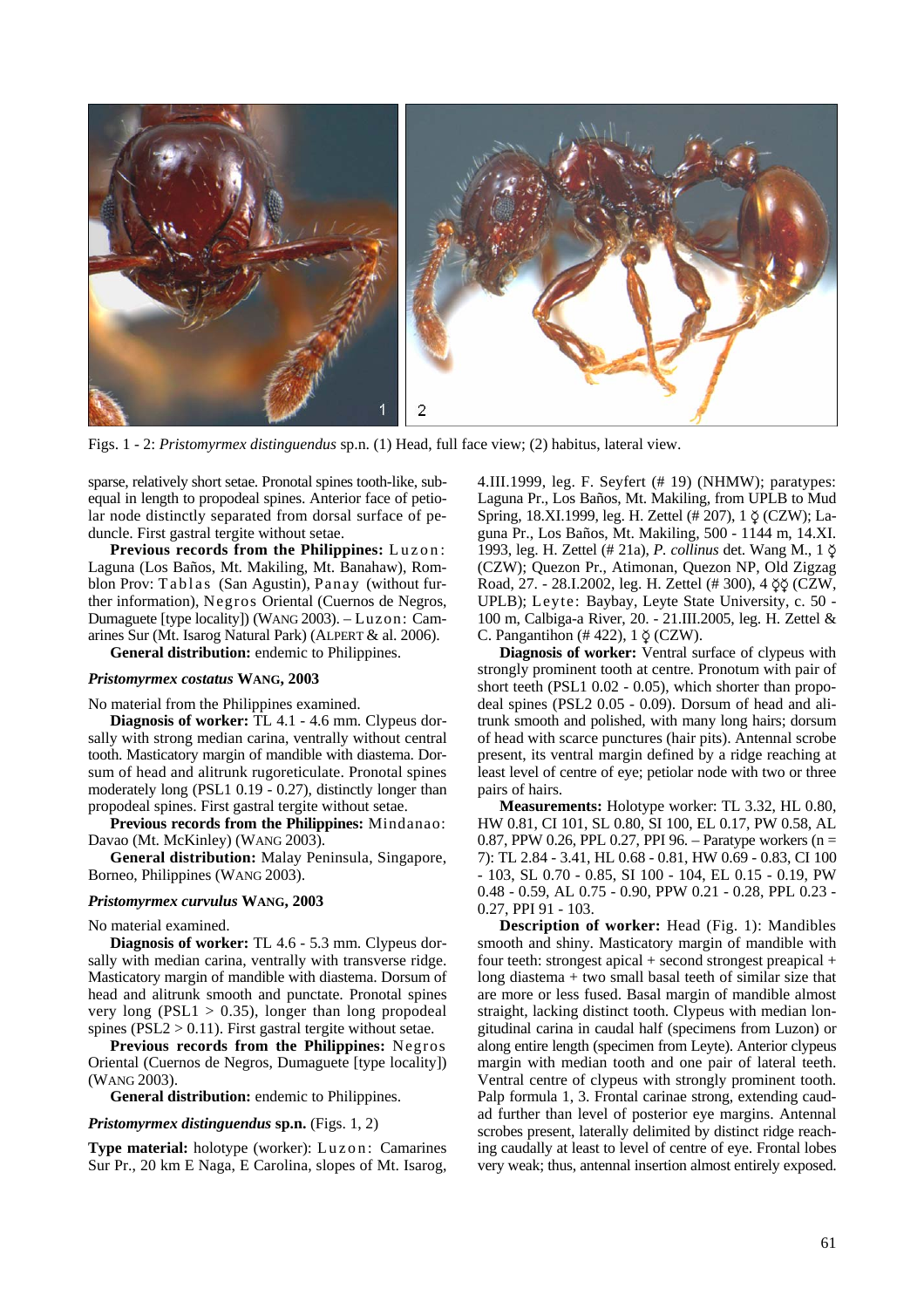Antennal scapes, when lying on dorsum of head, slightly surpassing occipital margin of head. Eyes containing c. 8 - 10 ommatidia in longest row. Profile shape of alitrunk and pedicel segments as in Fig. 2. Pronotum with pair of short teeth, PSL1 0.02 - 0.05. Propodeum with pair of spines, PSL2 0.05 - 0.09. Metapleural lobes subtriangular, acute. Dorsum of alitrunk distinctly convex. Petiole in profile with fairly long peduncle, node with weakly developed angles, anterodorsal one on slightly higher level than posterodorsal one. Postpetiole in profile rounded dorsally, in dorsal view broadening from front to back. Dorsum of head smooth and polished, with scattered hair pits which are small in specimens from Luzon and relatively large in specimen from Leyte; on scrobal areas, at least anteriorly, with some transverse rugae. Dorsum of alitrunk smooth and polished, with only very fine hair pits. Petiole, postpetiole, and gaster smooth and shiny. Dorsal surfaces of the head and alitrunk with numerous long erect or suberect hairs. Dorsum of petiolar node with 2 - 3 pairs of hairs; dorsum of postpetiole with 1 - 2 pairs. First gastral tergite lacking erect or suberect hairs. A few pairs of forward projecting hairs present near anterior clypeal margin. Scapes and tibiae with numerous erect to suberect hairs. Colour reddish-brown.

**Comparative notes:** This species is similar to *P. collinus*, but differs in a good number of characteristics: The dorsal surface of the head and the alitrunk has many long setae. The pronotal spines are distinctly shorter than the propodeal spines. The antennal scrobes are present and laterally delimited by a ridge reaching caudally at least to level of centre of eye. The clypeus has three teeth, with the median tooth longest (observed also in one specimen of *P. collinus*, in which dentation of clypeus is more variable than in *P. distinguendus* sp.n.).

**General distribution:** endemic to Philippines.

## *Pristomyrmex divisus* **WANG, 2003**

No material examined.

**Diagnosis of worker:** TL 3.0 - 3.4 mm. Eye of moderate size, 8 - 10 ommatidia in longest row. Frontal carina short, not extending to level of posterior margin of eye. Lateral portions of clypeus not reduced. Masticatory margin of mandible with diastema. Dorsum of head foveolate, of alitrunk smooth and with some rugae. Pronotal spines absent, propodeal spines long. Petiole with long peduncle not clearly separated from short and high node.

**Previous records from the Philippines:** Negros Oriental (Dumagete [type locality]) (WANG 2003).

**General distribution:** endemic to Philippines.

### *Pristomyrmex flatus* **WANG, 2003**

No material examined.

**Diagnosis of worker:** TL 3.7 - 4.2 mm. HW 0.98 - 1.04. Clypeus dorsally with indistinct median carina (only posteriorly indicated), ventrally with weak medial tubercle. Masticatory margin of mandible with diastema. Dorsum of head and alitrunk smooth, on head sparsely punctate. Pronotal spines tooth-like, propodeal spines slightly longer. Anterior face of petiolar node not separated from dorsal surface of peduncle. First gastral tergite without setae.

**Previous records from the Philippines:** Luzon: Ilocos Norte (Banqui = "Bauqui" [type locality]) (WANG 2003).

**General distribution:** endemic to Philippines.

#### *Pristomyrmex hirsutus* **WANG, 2003**

## No material examined.

**Diagnosis of worker:** TL 5.8 mm. Clypeus dorsally with reduced median carina, ventrally with small tooth. Masticatory margin of mandible with long diastema. Dorsum of head and alitrunk rugoreticulate. Pronotal spines short (PSL1 c. 0.10), propodeal spines tooth-like. Petiole with high, dorsally rounded node. First gastral tergite with numerous, evenly distributed, erect or suberect setae.

**Previous records from the Philippines:** Mindanao: Misamis Oriental ("Mt. Balatukan SW Gingoon" [type locality]) (WANG 2003).

**General distribution:** endemic to Philippines.

## *Pristomyrmex longispinus* **WANG, 2003**

**Material examined:** Negros: Negros Oriental Pr., Cuernos de Negros, Valencia, Apolong, Casaroro Falls, 25. - 26.X.2004, leg. C. Pangantihon (# P400), 5  $\breve{\varphi}$  (CZW); ibid., 25. - 26.X.2004, leg. H. Zettel (# 400), 2 ∑∑ (NHMW); ibid., 9. - 13.III. 2005, leg. H. Zettel (# 420), 2 ∑∑ (CZW); ibid., 26.III.2006, leg. H. Zettel & C. Pangantihon (# 451),  $6 \, \breve{\varphi}$  (CZW).

**Diagnosis of worker:** TL 4.5 - 5.7 mm. Clypeus dorsally without median carina, ventrally with transverse ruga. Masticatory margin of mandible with diastema. Dorsum of head and alitrunk smooth, on head sparsely punctate. Pronotal spines very long (PSL1 0.40 - 0.50) about twice as long as propodeal spines (PSL2 0.18 - 0.26). Petiolar node not separable from peduncle. First gastral tergite without setae.

**Previous records from the Philippines:** Negros Oriental (Cuernos de Negros, Dumaguete [type locality]) (WANG 2003).

**General distribution:** endemic to Philippines.

## *Pristomyrmex picteti* **EMERY, 1893**

**Material examined:** Luzon: Laguna Pr., Los Baños, Mt. Makiling, 150 - 600 m, 13. - 14.XI.1993, leg. H. Zettel (# 21), det. Wang M., 1 dealate gyne (CZW). Leyte: Leyte Pr., N Tacloban, Babatngon, Busay Falls, 28.I.2000, leg. H. Zettel (# 220), 1 alate gyne (CZW); Leyte Pr., Baybay, Mt. Pangasugan, Calbiga-a River, 50 - 200 m, 12.II.2000, leg. H. Zettel (# 236), 1  $\breve{\varphi}$  (CZW).

**Diagnosis of worker:** TL 4.1 - 5.9 mm. Eyes very small, with 3 - 4 ommatidia in longest row. Clypeus dorsally with median carina, ventrally with transverse ruga. Masticatory margin of mandible without diastema. Dorsum of head and alitrunk foveolate. Pronotal spines absent, propodeal spines relatively short. Node of petiole longer than high, well separated from peduncle.

**Previous records from the Philippines:** Palawan (Binaluan) (STITZ 1925); – Luzon: Ilocos Norte (Banqui = "Bauqui"), Rizal (Montalban), Laguna (Los Baños, Mt. Makiling, Mt. Banahaw); Palawan (Binaluan, Puerto Princesa); Negros Oriental (Cuernos de Negros, Dumaguete); Mindanao: Davao (Mt. Apo) (WANG 2003); – Luzon: Camarines Sur (Mt. Isarog Natural Park) (ALPERT & al. 2006).

**General distribution:** Malay Peninsula, Singapore, Philippines, New Guinea (WANG 2003).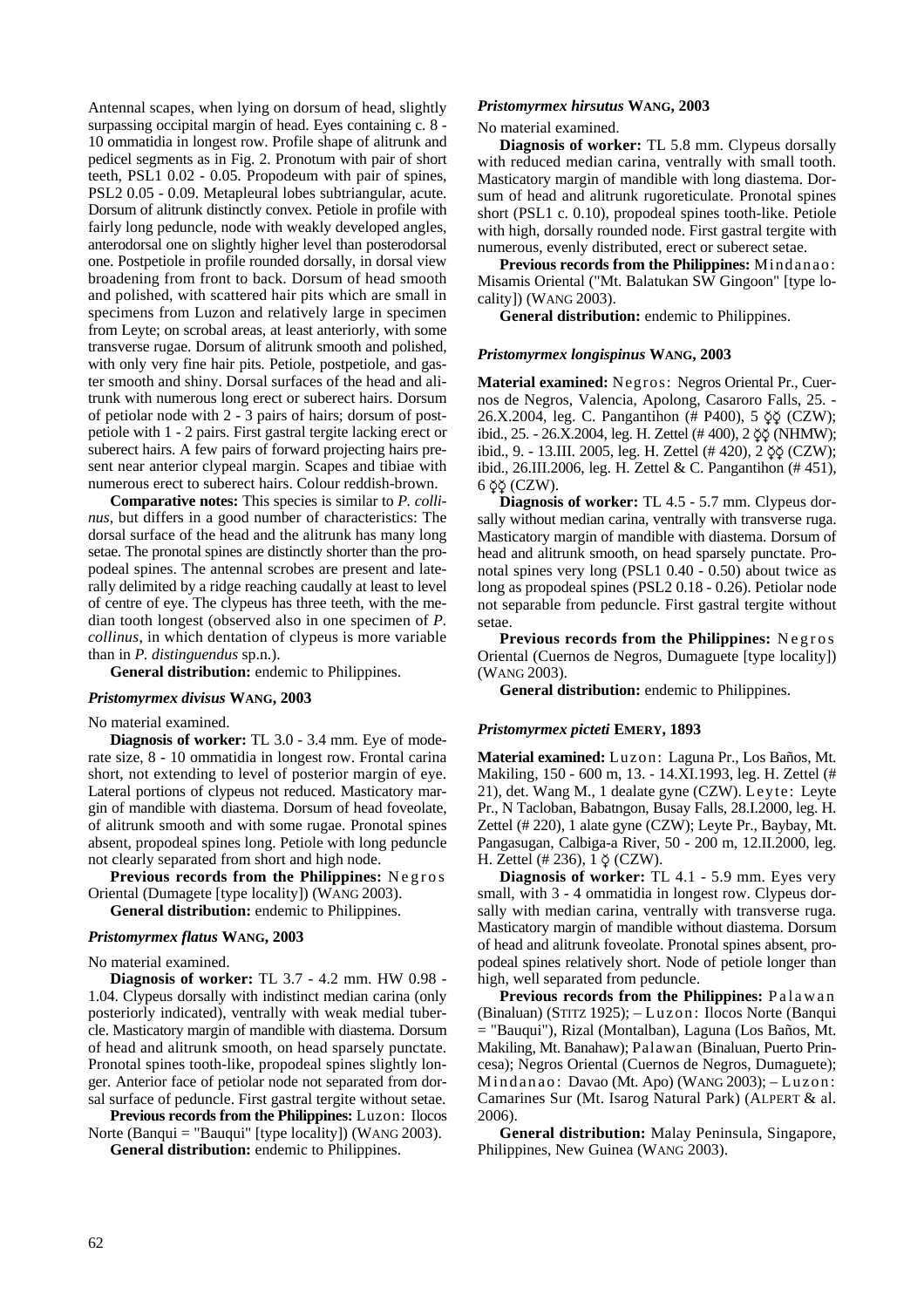

Figs. 3 - 4: *Pristomyrmex rugosus* sp.n. (3) Head, full face view; (4) habitus, lateral view.

### *Pristomyrmex pulcher* **WANG, 2003**

#### No material examined.

**Diagnosis of worker:** TL 2.7 - 3.1 mm. Lateral portions of clypeus not reduced. Masticatory margin of mandible with diastema, basal margin with broad tooth. Dorsum of head and alitrunk rugoreticulate. Pronotal spines absent, propodeal spines long. Petiole almost triangular in lateral view, peduncle not clearly separated from node. Tibiae yellow.

**Previous records from the Philippines:** Camiguin (without further information) (ALPERT & al. 2006).

**General distribution:** Malay Peninsula (WANG 2003), Philippines (ALPERT & al. 2006).

#### *Pristomyrmex punctatus* **(F. SMITH, 1860)**

**Material examined:** Marinduque: 1 km N Sihi, Malinao Spring, 16.II.1998, leg. H. Zettel (# 139), 1 ∑ (NHMW). Camotes: Pacijan Island, San Francisco, Northern Poblacion, Lake Danao, 27.II.2001, leg. H. Zettel (# 281), 1 ∑ (CZW); L e y t e : Leyte Prov., Hilusig, 14.II.2000, leg. H. Zettel (# 238), 1 ∑ (CZW). Bohol: Loboc, bank of Loboc River at Loboc Falls, 27.XI.2005, leg. C. Pangantihon (# P424a), 23 ŏŏ (CZW, NHMW); same locality and date, leg. H. Zettel (# 424a), 4 ∑∑ (NHMW). Mindanao: Surigao del Norte, 40 km S Surigao, Songkoy Spring, 8.II.2000, leg. H. Zettel (# 231), 16 ∑∑ (CZW); same locality and date, leg. S. Schödl (# 11), 6 ∑∑ (NHMW); Surigao del Norte, SW Bacuag, Payapag, "Little Baguio" Waterfalls, 6.II.2000, leg. H. Zettel (# 228), 1  $\circ$  (CZW).

**Diagnosis of worker:** TL 2.6 - 3.3 mm. Lateral portions of clypeus reduced. Masticatory margin of mandible with diastema, basal margin with or without inconspicuous tooth. Dorsum of head and alitrunk rugoreticulate. Pronotal spines absent, propodeal spines long. Petiole with peduncle not clearly separated from node. Tibiae brown or reddish.

**Previous records from the Philippines:** Mindoro Occidental (San José), S a m a r (without further information), M i n d a n a o : Agusan (Talacogon) (WANG 2003).

**General distribution:** southern and central China, Japan, Taiwan, Thailand, Vietnam, Singapore, Borneo, Philippines, New Guinea (WANG 2003).

## *Pristomyrmex quadridens* **EMERY, 1897**

Material examined: Leyte: Baybay, Leyte State University, c. 50 m, Lago-Lago River, 19.III.2005, leg. H. Zettel & C. Pangantihon (# 421), 44 ∑∑ (CZW, NHMW, USC).

First record for the Philippines!

**Diagnosis of worker:** TL 3.3 - 4.1 mm. Clypeus ventrally with median tooth. Masticatory margin of mandible with diastema. Dorsum of head and alitrunk smooth and sparsely foveolate; foveae on head large. Pronotal spines tooth-like about as long as propodeal spine. First gastral tergite without setae.

**General distribution:** Previously known from New Guinea and some nearby islands (Ceram, Ambon, etc.); WANG (2003: fig. 162) postulated an allopatric distribution of *P. quadridens* and the closely related species *P. brevispinosus*, which is also recorded from the Philippines. As shown in this study, the two species have an overlapping distribution in the region "Greater Mindanao".

#### *Pristomyrmex rugosus* **sp.n.** (Figs. 3, 4)

**Type material:** holotype (worker): Leyte: Leyte Pr., Baybay, Mt. Pangasugan, Calbiga-a River, 50 - 200 m, 12.II. 2000, leg. H. Zettel (# 236) (NHMW); paratypes: same data, 5 ∑∑ (CZW); same locality, c. 50 - 100 m, Calbiga-a River, 20. - 21.III.2005, leg. H. Zettel & C. Pangantihon (# 422), 2 ∑∑ (CZW, USC).

**Diagnosis of worker:** Ventral surface of clypeus with prominent tooth at centre. Pronotum with pair of long spines (PSL1 0.15 - 0.17), which are distinctly longer than short propodeal teeth (PSL2 0.04 - 0.05). Dorsum of head and alitrunk with foveolate-reticulate sculpture or rugoreticuletum, with long, relatively dense pilosity; petiolar node and postpetiolar nodes smooth, each with several pairs of hairs on dorsum. First gastral tergite without erect or suberect hairs.

**Measurements:** Holotype worker: TL 4.26, HL 1.05, HW 1.02, CI 98, SL 1.09, SI 106, EL 0.22, PW 0.72, AL 1.14, PPW 0.31, PPL 0.34, PPI 89. – Paratype workers (n = 7): TL 4.01 - 4.26, HL 0.94 - 1.05, HW 0.94 - 1.02, CI 97 - 101, SL 1.01 - 1.06, SI 102 - 107, EL 0.19 - 0.21, PW 0.63 - 0.70, AL 1.00 - 1.12, PPW 0.27 - 0.30, PPL 0.30 - 0.32, PPI 90 - 97.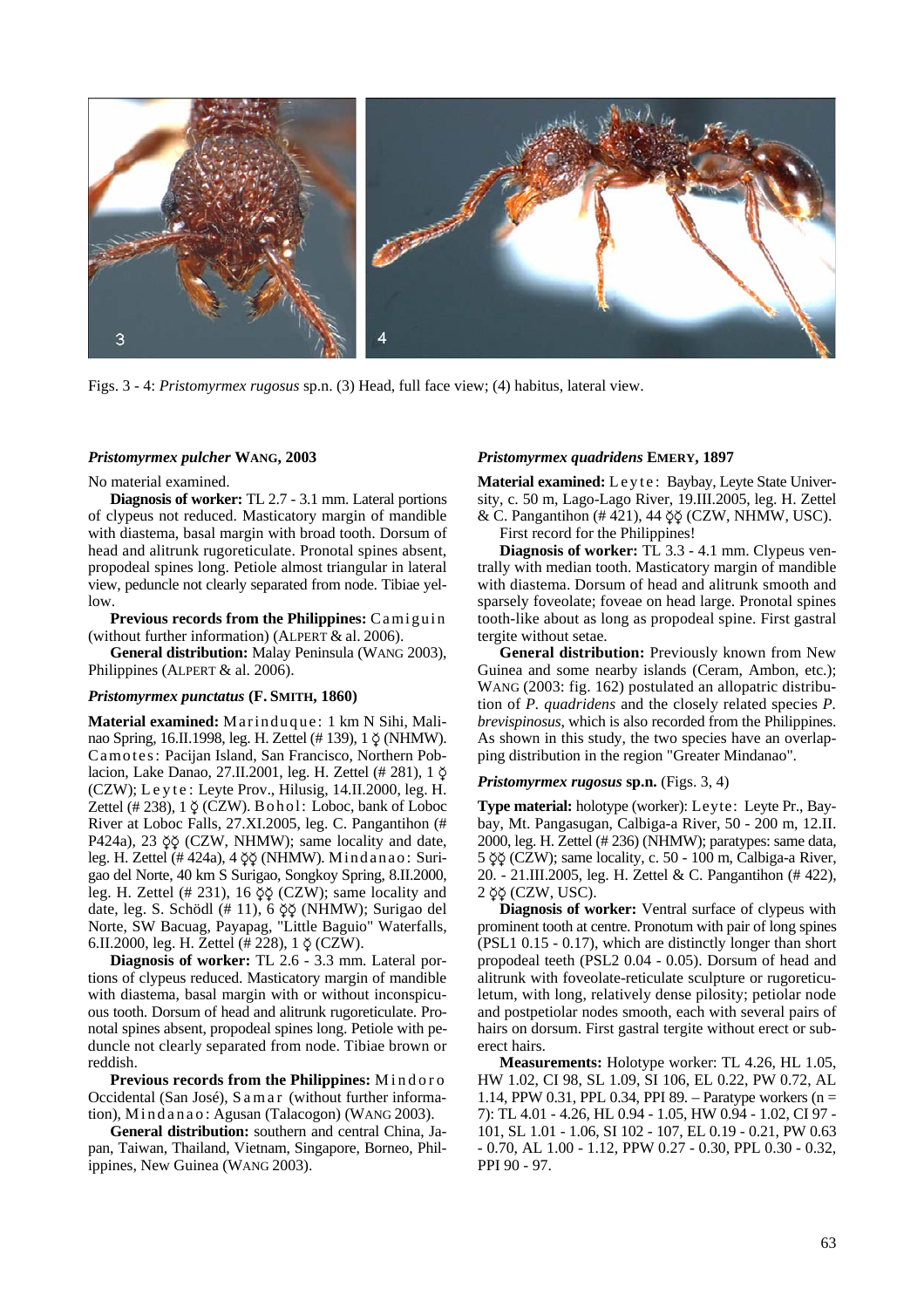**Description of worker:** Head (Fig. 3): Mandibles more or less striate. Masticatory margin of mandible with four teeth: strongest apical + second strongest preapical + long diastema + two small basal teeth of similar size. Basal margin of mandible almost straight, lacking distinct tooth. Clypeus with strong median longitudinal carina and one pair of more or less developed lateral carinae. Anterior clypeus margin with median tooth and three pairs of lateral teeth. Ventral centre of clypeus with strongly prominent tooth. Palp formula 1, 3. Frontal carinae strong, extending caudad further than level of posterior eye margins. Antennal scrobes present, laterally delimited by distinct ridge reaching caudally at least to level of centre of eye. Both frontal carinae and lateral ridge confluent with strong rugoreticulum of head. Frontal lobes absent, antennal insertion entirely exposed. Antennal scapes, when lying on dorsum of head, surpassing occipital margin of head. Eyes containing 10 - 12 ommatidia in longest row. Profile shape of alitrunk and pedicel segments as in Fig. 4. Pronotum with pair of relatively long spines, PSL1 0.15 - 0.17. Propodeum with pair of teeth, PSL2 0.04 - 0.05. Metapleural lobes subtriangular, apex weakly to moderately rounded. Dorsum of alitrunk anteriorly convex, posteriorly straight. Petiole in profile with fairly long peduncle, node with weakly developed, high anteriodorsal angle, posteriodorsally rounded. Postpetiole in profile rounded dorsally, in dorsal view broadening from front to back. Dorsum of head, except for transversely rugous scrobal areas, and alitrunk with coarse rugoreticulum. Sides of pronotum similarly reticulate, but rugae less high. Petiole, postpetiole, and gaster smooth and shiny. Dorsal surfaces of head, alitrunk, petiole, and postpetiole with numerous long erect or suberect hairs. First gastral tergite lacking erect or suberect hairs. A few pairs of forward projecting hairs present near anterior clypeal margin. Scapes and tibiae with numerous erect to suberect hairs. Colour dark reddish-brown.

**Comparative notes:** This species is most similar to *P. sulcatus*, but differs in having relatively long pronotal spines, dorsally more rounded node of petiole, and relatively large eyes with more ommatidia (10 - 12 vs. 6 - 7 in *P. sulcatus* fide WANG 2003). From typical *P. sulcatus*, it can be easily distinguished by the numerous setae on the petiole and postpetiole and by the more reticulate dorsum of the pro-mesonotum (with coarser longitudinal ridges in syntype of *P. sulcatus*). However, judging from the specimens deposited in NHMW and identified by M. Wang, *P. sulcatus* as redescribed and interpreted by WANG (2003) is a variable species and may include further unrecognized taxa. From three other species, which are recorded from the Philippines, the new species differs as follows: from *P. bicolor* in the much shorter pronotal spines, in smaller size, and the presence of a central tooth on the ventral surface of the clypeus; from *P. brevispinosus* in the absolutely and relatively longer pronotal spines; and from *P. costatus* in the presence of a central tooth on the ventral surface of the clypeus, slightly shorter pronotal spines, and more coarse rugoreticulum on dorsum of alitrunk.

**General distribution:** endemic to Philippines.

## *Pristomyrmex schoedli* **sp.n.** (Figs. 5 - 7)

**Type material:** holotype (worker): Leyte : Baybay, Leyte State University, c. 50 - 100 m, Calbiga-a River, 20. - 21.III. 2005, leg. H. Zettel & C. Pangantihon (# 422) (NHMW);



Fig. 5: *Pristomyrmex schoedli* sp.n., habitus, dorsal view (Matthias Buch pinxit).

paratypes: same data, 119 ∑∑ (CZW, UPLB, USC); Leyte Pr., Baybay, VISCA, 50 m, above Forestry Department, stream, 11.II.2000, leg. H. Zettel (# 235), 2  $\check{\varphi}$  (CZW); same locality and date, leg. S. Schödl (# 14), 2  $\breve{\varphi}$  (NHMW); Leyte Pr., Baybay, VISCA, 50m, 31.I.2000\ leg. H. Zettel  $(4222)$ , 1  $\circ$  (CZW); Baybay, Leyte State University, c. 50 m, Lago-Lago River, 19.III.2005, leg. H. Zettel & C. Pangantihon (# 421), 5 ∑∑ (CZW).

**Diagnosis of worker:** Ventral surface of clypeus with strongly prominent tooth at centre. Clypeus without median carina, anterior margin usually with seven (rarely five) small denticles. Pronotum with pair of very long spines (PSL1 0.38 - 0.44), which are much longer than propodeal spines (PSL2 0.09 - 0.13). Dorsum of head and alitrunk smooth and polished; dorsum of head with scarce punctures (hair pits). Frontal carinae posteriorly faded; antennal scrobes indistinct. Anterior face of petiolar node distinct from dorsal surface of peduncle. Petiolar node with two or three pairs of hairs.

**Measurements:** Holotype worker: TL 4.44, HL 1.04, HW 1.15, CI 110, SL 1.17, SI 102, EL 0.22, PW 0.70, AL 1.05, PPW 0.30, PPL 0.32, PPI 94. – Paratype workers (n = 10): TL 4.19 - 3.41, HL 0.99 - 1.10, HW 1.12 - 1.23, CI 113 - 121, SL 1.19 - 1.28, SI 103 - 107, EL 0.21 - 0.26, PW 0.72 - 0.75, AL 1.04 - 1.16, PPW 0.29 - 0.32, PPL 0.30 - 0.37, PPI 104 - 118.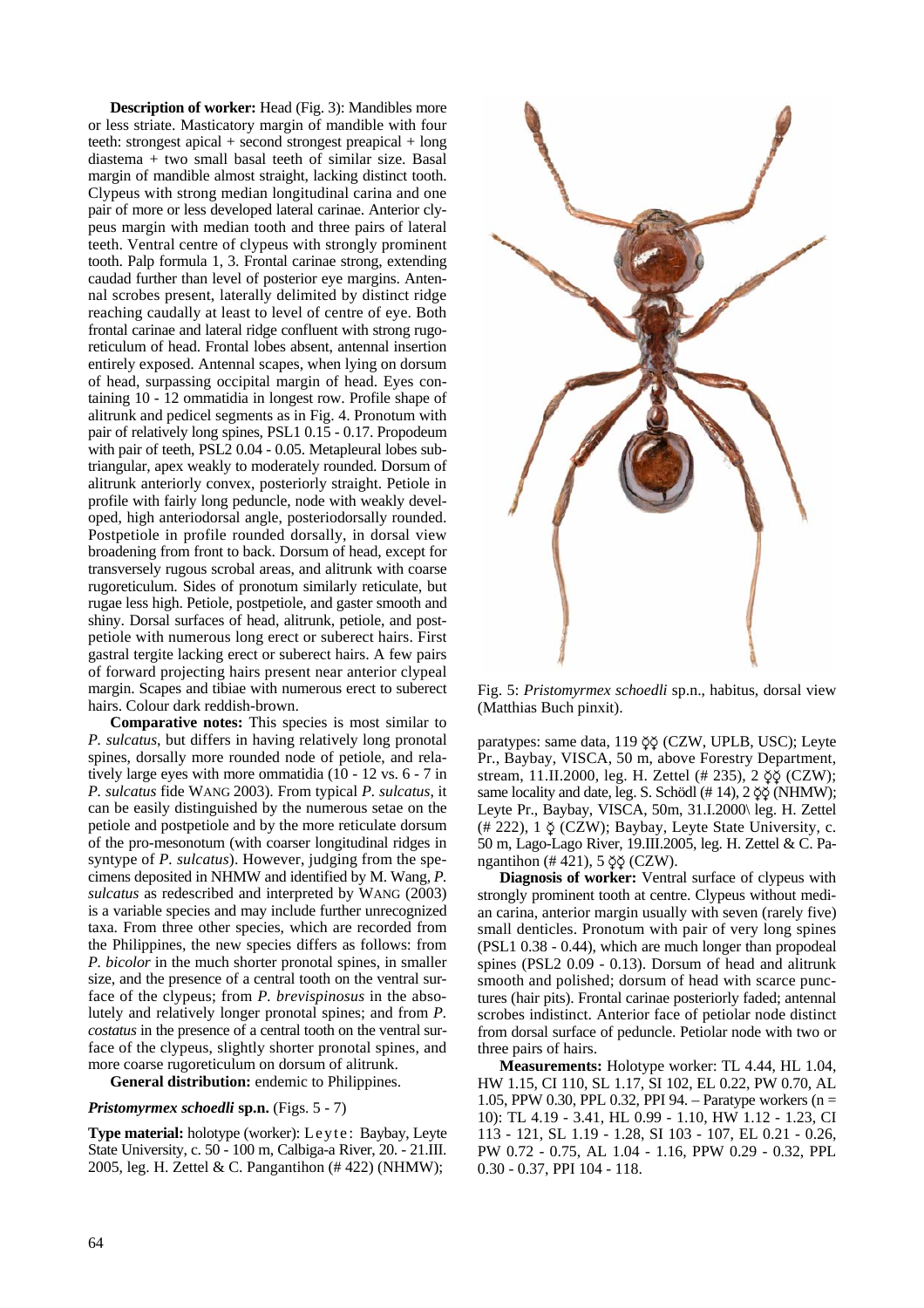

Figs. 6 - 7: *Pristomyrmex schoedli* sp.n. (6) Head, full face view; (7) habitus, lateral view.

**Description of worker:** Head (Fig. 6): Mandibles smooth and shiny, with or without a few longitudinal rugae. Masticatory margin of mandible with four teeth: strongest apical + second strongest preapical + long diastema + two small basal teeth of similar size. Basal margin of mandible almost straight, lacking tooth. Clypeus short, without median longitudinal carina. Anterior clypeus margin with short median tooth and three (rarely two) pairs of short lateral denticles. Ventral centre of clypeus with prominent tooth. Palp formula 1, 3. Frontal carinae anteriorly strongly developed, posteriorly indistinct and extending caudad at most to level of posterior eye margins, but usually shorter. Antennal scrobes indistinct, laterally not delimited. Frontal lobes absent; antennal insertion entirely exposed. Frons anteriorly with very fine median impression, variably reduced to short longitudinal groove. Antennal scapes, when lying on dorsum of head, slightly surpassing occipital margin of head. Eyes containing c. 10 - 12 ommatidia in longest row. Profile shape of alitrunk and pedicel segments as in Fig. 7. Pronotum with pair of long spines, PSL1 0.38 - 0.44. Propodeum with pair of short spines, PSL2 0.09 - 0.13, distinctly shorter than distance between apices. Dorsum of alitrunk somewhat flattened, behind pronotal spines almost straight in lateral view. Metapleural lobes almost rectangular, with acute or weakly rounded apex. Petiole in profile with long peduncle; peduncle distinct from anterior surface of node; node with weakly developed angles, anterodorsal one on slightly higher level than posterodorsal one. Postpetiole in profile rounded dorsally, in dorsal view slightly broadening from front to back. Dorsum of head smooth and polished, with some very fine hair pits; scrobal areas anteriorly with few transverse wrinkles. Dorsum of alitrunk smooth and polished, with only a few, very fine hair pits. Petiole, postpetiole, and gaster smooth and shiny. Dorsal surfaces of head and alitrunk with numerous long erect or suberect hairs. Dorsum of petiolar node with 2 - 3 pairs of hairs; dorsum of postpetiole with several pairs. First gastral tergite lacking erect or suberect hairs. A few pairs of forward projecting hairs present near anterior clypeal margin. Scapes and tibiae with numerous erect to suberect hairs. Colour reddish-brown.

**Comparative notes:** This species is similar to *P. curvulus*, but differs in the absence of a median carina on the clypeus and in the reduced frontal carina. From *P. longispinus* this species differs in the shape of the petiole, in the relatively short propodeal spines and in shorter pilosity. The cephalic index of *P. schoedli* sp.n. (113 - 221) is slightly larger than in *P. curvulus* and *P. longispinus* (97 - 105 and 103 - 109; data from WANG 2003).

**General distribution:** endemic to Philippines.

## *Pristomyrmex simplex* **WANG, 2003**

Material examined: Luzon: Laguna Pr., Mt. Banahaw, above Kinabuhayan, trail to Crystalino, 24.XI.1995, leg. J. Kodada & R. Rigová, det. Wang M., 1 ∑ (NHMW).

**Diagnosis of worker:** TL 2.4 - 2.7 mm in types from New Guinea, 3.0 mm in Philippine specimen. Eyes small. Anterior clypeus margin with medial denticle and pair of strong lateral teeth. Masticatory margin of mandible without diastema. Dorsum of head and alitrunk foveolate. Pronotal spines absent, propodeal spines tooth-like. Petiolar node high, well separated from short peduncle.

**Remarks:** The single worker from the Philippines is considerably larger than the type specimens from New Guinea and was not included in the type material by WANG (2003).

**Previous records from the Philippines:** Luzon: Laguna (Mt. Banahaw) (WANG 2003).

**General distribution:** New Guinea, Philippines (WANG 2003).

## **Identification key to the Philippine species of**  *Pristomyrmex* (workers only)

1 Pronotal spines not at all developed. .................... 2 – Pronotal spines developed, short and triangular or long (Figs. 2, 4, 5, 7). ....................................... 6 2 Dorsal surface of head and alitrunk rugoreticulate. ....................................................................... 3 – Dorsal surface of head and alitrunk punctate or foveolate. .............................................................. 4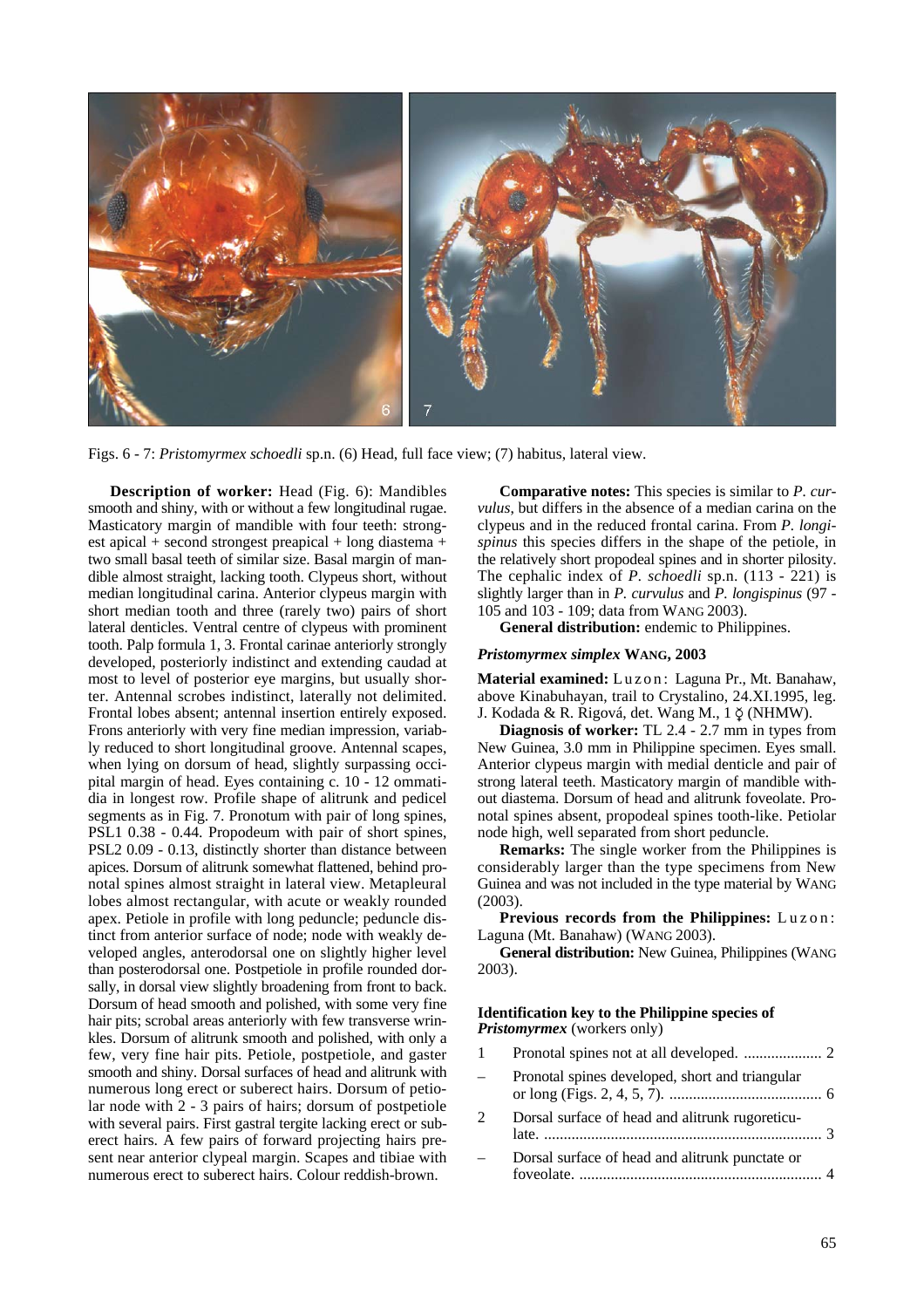| 3  | Femora and tibiae reddish or brown; basal mar-<br>gin of mandible with or without inconspicuous                                                          |
|----|----------------------------------------------------------------------------------------------------------------------------------------------------------|
|    | Femora and tibiae yellow; basal margin of man-                                                                                                           |
| 4  | Masticatory margin of mandible without dia-<br>stema; petiolar node in profile longer than high<br>and distinct from peduncle.  P. picteti               |
|    | Masticatory margin of mandible with diastema;<br>petiolar node in profile higher than long or not                                                        |
| 5  | Frontal carina short, not extending to level of<br>posterior margin of eye; masticatory margin of                                                        |
|    | Frontal carina long, extending to level of pos-<br>terior margin of eye; masticatory margin of<br>mandible without diastema.  P. simplex                 |
| 6  | Dorsal surface of head (and usually also alitrunk)                                                                                                       |
|    | Dorsal surface of head and alitrunk smooth or                                                                                                            |
| 7  | First gastral tergite with numerous, evenly dis-<br>tributed, erect or suberect setae.  P. hirsutus                                                      |
|    | First gastral tergite without erect or suberect                                                                                                          |
| 8  | Ventral surface of clypeus without central tooth 9                                                                                                       |
|    | Ventral surface of clypeus with a central tooth.  10                                                                                                     |
| 9  | Pronotal spines very long (at least 0.36 mm),<br>usually longer than distance between their bases.                                                       |
|    | Pronotal spines short (shorter than 0.30 mm),<br>much shorter than distance between their bases.                                                         |
| 10 | Pronotal spines very short $(0.06 - 0.12$ mm), at<br>most as long as propodeal spines. . P. brevispinosus                                                |
|    | Pronotal spines relatively long (0.15 - 0.17 mm),<br>distinctly longer than propodeal spines (Fig. 4).                                                   |
| 11 | Pronotal spines triangular, short (compare Fig.<br>12                                                                                                    |
|    | Pronotal spines long (compare Fig. 7).  15                                                                                                               |
| 12 | Dorsum of head with large foveolate punctures.                                                                                                           |
|    | Dorsum of head with relatively fine punctures                                                                                                            |
| 13 | Petiolar node in profile without distinct anteri-<br>or face separated from upper surface of pedun-<br>cle; head width 0.98 - 1.04 mm.  P. flatus        |
|    | Petiolar node in profile with anterior face dis-<br>tinctly separated from upper surface of pedunc-<br>14                                                |
| 14 | Pronotal spines distinctly shorter than propode-<br>al spines (Fig. 2); antennal scrobes present, lat-<br>erally delimited by ridge reaching caudally at |

least to level of centre of eye (Fig. 1). ............. . ......................................... *P. distinguendus* **sp.n.**

- Pronotal spines subequal in length to propodeal spines; antennal scrobes absent, laterally not delimited by ridge. ......................... *P. collinus*
- 15 Clypeus with median carina. ............... *P. curvulus*
- Clypeus without median carina (Fig. 6). ............ 16
- 16 Petiolar node in profile lacking distinct anterior surface separated from dorsal surface of peduncle; propodeal spines relatively long (PSL2 0.18 - 0.26). .................................... *P. longispinus*
- Petiolar node in profile with distinct anterior surface separated from dorsal surface of peduncle (Fig. 7); propodeal spines relatively short (PSL2 0.09 - 0.13). ...................... *P. schoedli* **sp.n.**

# **Discussion**

## **Taxonomy and morphology**

Since the revision by WANG (2003) the taxonomy of *Pristomyrmex* is well known. However, a few of the widely distributed "species" may in fact be assemblages of highly similar species. One of them is *P. sulcatus*, a relative of *P. rugosus* sp.n. (see comparative notes of that species). The synonymy of *P. taurus* and *P. bicolor* (WANG 2003) needs be re-examined, as soon as more material from the Philippines becomes available. *Pristomyrmex collinus* sensu WANG (2003) also consists of at least two species, because one paratype of *P. distinguendus* sp.n. has been identified as *P. collinus* by M. Wang. As shown in the comparative notes of *P. distinguendus* sp.n., these two species are easily separable by several characters. The single paratype of *P. distinguendus* sp.n. from Leyte differs slightly from material originating in Luzon, but is presently considered conspecific. The single specimen of *P. simplex*  known from the Philippines is much larger than the types from New Guinea and differs in a number of additional characteristics (see WANG 2003); more material is required to confirm or reject conspecificity.

In general, intraspecific variability appears to be very low in species of *Pristomyrmex*, which makes identification relatively simple compared to many other myrmicine genera.

# **Ecology**

Most species of *Pristomyrmex* dwell in the rainforest, foraging as predators or scavengers (WANG 2003). Of the species collected by the author, only *P. punctatus* has been found in obviously disturbed habitats; this species is the most widespread in the genus (see WANG 2003). All other Philippine species seem to be confined to humid forest habitats. Typical collection sites are wet, mossy rock faces or fallen tree trunks. Rarely, specimens have been observed foraging on leaves (a few specimens of *P. longispinus* and *P. schoedli*). A nest of *P. quadridens* has been discovered in a piece of rotten wood (dimensions about  $15 \times 20 \times$ 50 cm) laying on the moist soil and rocks on a river bed. Usually specimens of *Pristomyrmex* are only collected in small numbers, but approximately 100 *P*. *schoedli* workers were collected within 10 minutes from a fallen log at Baybay (site # 422) and numerous specimens remained un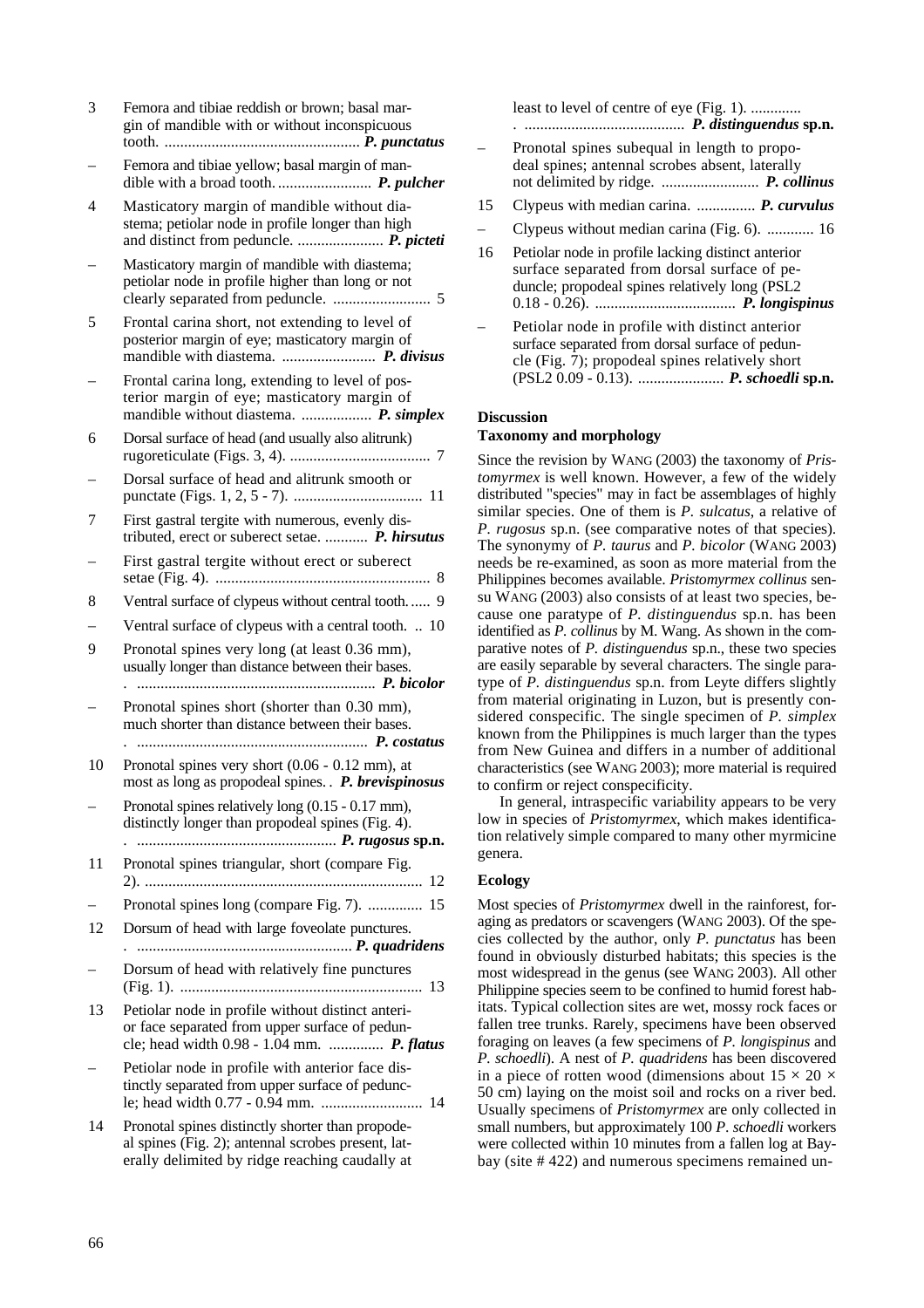Tab. 1: Checklist of Philippine species of *Pristomyrmex*, with distribution in biogeographical regions (following ONG & al. 2002). Abbreviations: A: Batanes; B: Babuyanes; C: Greater Luzon; D: Lubang; E: Greater Mindoro; F: Greater Palawan; G: Burias; H: Sibuyan; I: Romblon-Tablas; J: Greater Negros-Panay; K: Greater Mindanao; L: Camotes; M: Siquijor; N: Camiguin; O: Greater Sulu; P: Sibutu; + = species occurs also outside the Philippines; e = species endemic to Philippines; ? record may belong to an undescribed species.

| <b>Species</b>                | $\mathbf{A}$ | B | $\mathbf C$  | D | E           | F            | G | H | 1        | $\mathbf{J}$ | $\mathbf K$ | L | M | N | $\mathbf 0$ | P        | $+$ / $e$ |
|-------------------------------|--------------|---|--------------|---|-------------|--------------|---|---|----------|--------------|-------------|---|---|---|-------------|----------|-----------|
| P. bicolor EMERY, 1900        |              |   | $\mathbf C$  |   |             | $\mathbf F$  |   |   |          |              |             |   |   |   |             |          | $+$       |
| P. brevispinosus EMERY, 1887  |              |   |              |   |             |              |   |   |          |              | $\bf K$     |   |   |   |             |          | $\! +$    |
| P. collinus WANG, 2003        |              |   | $\mathsf{C}$ |   |             |              |   |   | $\bf{I}$ | J            | K           |   |   |   |             |          | e         |
| P. costatus WANG, 2003        |              |   |              |   |             |              |   |   |          |              | K           |   |   |   |             |          | $+$       |
| P. curvulus WANG, 2003        |              |   |              |   |             |              |   |   |          | J            |             |   |   |   |             |          | e         |
| P. distinguendus sp.n.        |              |   | $\mathsf{C}$ |   |             |              |   |   |          |              | K           |   |   |   |             |          | e         |
| P. divisus WANG, 2003         |              |   |              |   |             |              |   |   |          | J            |             |   |   |   |             |          | e         |
| P. flatus WANG, 2003          |              |   | $\mathsf{C}$ |   |             |              |   |   |          |              |             |   |   |   |             |          | e         |
| P. hirsutus WANG, 2003        |              |   |              |   |             |              |   |   |          |              | $\rm K$     |   |   |   |             |          | e         |
| P. longispinus WANG, 2003     |              |   |              |   |             |              |   |   |          | J            |             |   |   |   |             |          | e         |
| P. picteti EMERY, 1893        |              |   | $\mathbf C$  |   |             | $\mathbf F$  |   |   |          | J            | $\bf K$     |   |   |   |             |          | $\pm$     |
| P. pulcher WANG, 2003         |              |   |              |   |             |              |   |   |          |              |             |   |   | N |             |          | $\! +$    |
| P. punctatus (F. SMITH, 1860) |              |   | $\mathbf C$  |   | $\mathbf E$ |              |   |   |          |              | K           | L |   |   |             |          | $+$       |
| P. quadridens EMERY, 1897     |              |   |              |   |             |              |   |   |          |              | K           |   |   |   |             |          | $+$       |
| P. rugosus sp.n.              |              |   |              |   |             |              |   |   |          |              | K           |   |   |   |             |          | e         |
| P. schoedli sp.n.             |              |   |              |   |             |              |   |   |          |              | K           |   |   |   |             |          | e         |
| P. simplex WANG, 2003         |              |   | C?           |   |             |              |   |   |          |              |             |   |   |   |             |          | $+$       |
| number of species / region    | $\bf{0}$     |   | 7            | 0 | 1           | $\mathbf{2}$ | 0 | 0 | 1        | 5            | 10          | 1 | 0 |   | 0           | $\bf{0}$ |           |

collected, which suggests that nest sizes in *Pristomyrmex*  can occasionally be high. Low worker numbers, large distance between specimens running on trails, and the relatively slow motion of undisturbed specimens make *Pristomyrmex* rather discreet animals. Nevertheless, *Pristomyrmex*  seem to be rare organisms. Deforestation on many Philippine islands may already have reduced the diversity of those species, which are restricted to moist forests.

## **Species diversity and regional endemism in the Philippines**

At present, 55 species of *Pristomyrmex* are described (WANG 2003, and this paper). Seventeen species are recorded from the Philippines  $(= 30.9 %$  of world fauna). Of these seventeen species, nine species seem to be endemic to the Philippines  $(= 16.4 %$  or one sixth of world fauna). The question, whether species are regionally endemic or not, needs to be answered with caution due to the relatively small number of collections. Table 1 presents records of the species in the biogeographical regions of the Philippines (as defined by ONG  $\&$  al. 2002). In this context it is interesting to note that most of the endemic species (except *P. collinus* and *P. distinguendus*) are so far only recorded from one region, but four of the eight non-endemic species are recorded from two to four regions in the Philippines (see Tab. 1). Whether this fact is influenced by rarity of some species or reflects real regional endemism should be investigated in future. Most species records are from Greater Mindanao (10 species), Greater Luzon (7 species), and Greater Negros-Panay (5 species) (Tab. 1), probably because of the more intensive collecting activities and more suitable habitats on the larger islands.

## **Acknowledgements**

My first thanks are addressed to the late Stefan Schödl for many enjoyable days together in the museum and in the field, when we could discuss ant taxonomy and diversity among many other topics. Stefan's ideas as well as his collections in the Philippines contribute much to the present study. Additional specimens used for this study have been